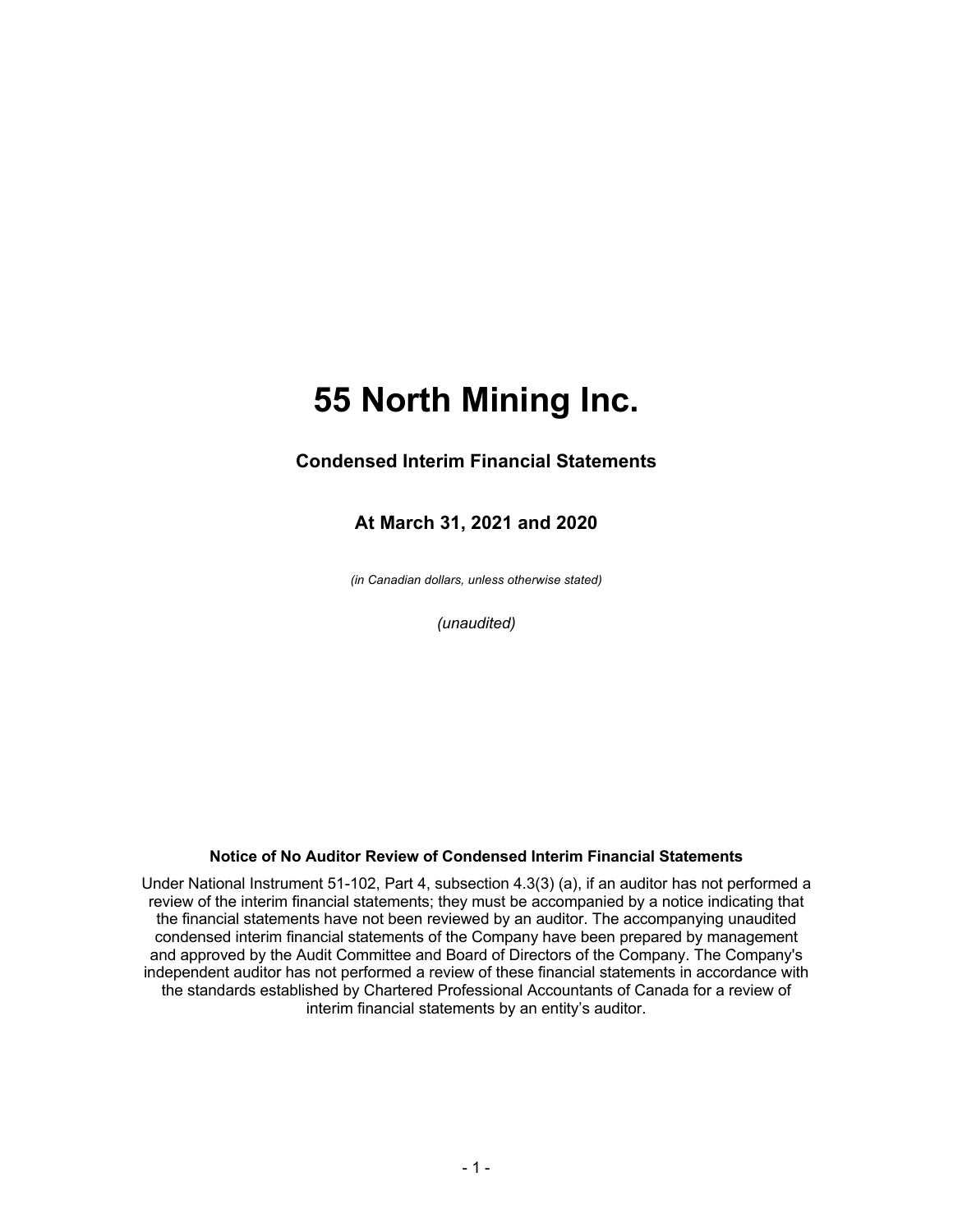**Condensed Interim Statements of Financial Position**

**(Unaudited)**

*Expressed in Canadian dollars*

|                                              | March 31,<br>2021 | December 31,<br>2020 |
|----------------------------------------------|-------------------|----------------------|
| <b>ASSETS</b>                                |                   |                      |
| <b>Current assets</b>                        |                   |                      |
| Cash                                         | \$<br>6,980,435   | \$<br>479,699        |
| Restricted cash                              |                   | 1,241,631            |
| Receivables                                  | 159,471           | 169,150              |
| Prepaids                                     | 141,779           | 133,800              |
| Investment (Note 6)                          | 286,767           | 4,834,000            |
|                                              | \$<br>7,568,452   | \$<br>6,858,280      |
| <b>LIABILITIES AND SHAREHOLDERS' DEFICIT</b> |                   |                      |
| <b>Current liabilities</b>                   |                   |                      |
| Accounts payable and accrued liabilities     | \$<br>458,507     | \$<br>388,284        |
| Dividend payable (Note 6)                    | 6,524,663         | 3,838,994            |
| Flow-through share premium liability         | 29,290            | 528,841              |
|                                              | 7,012,460         | 4,756,119            |
| <b>Long-term liabilities</b>                 |                   |                      |
| Canada Emergency Business Account (Note 7)   | 30,000            | 30,000               |
|                                              | 4,042,460         | 4,786,119            |
| <b>Shareholders' equity</b>                  |                   |                      |
| Share capital (Note 8)                       | 3,882,775         | 3,882,775            |
| Warrant reserve                              | 1,987,833         | 1,987,833            |
| Deficit                                      | (5,344,616)       | (3,798,447)          |
|                                              | 525,992           | 2,072,161            |
|                                              | \$<br>7,568,452   | \$<br>6,858,280      |

*The accompanying notes are an integral part of these condensed interim financial statements.*

On behalf of the Board: Signed:

*"Bruce Reid" "Sethu Raman"* \_\_\_\_\_\_\_\_\_\_\_\_\_\_\_\_\_\_\_\_\_\_ \_\_\_\_\_\_\_\_\_\_\_\_\_\_\_\_\_\_\_\_\_\_

Director Director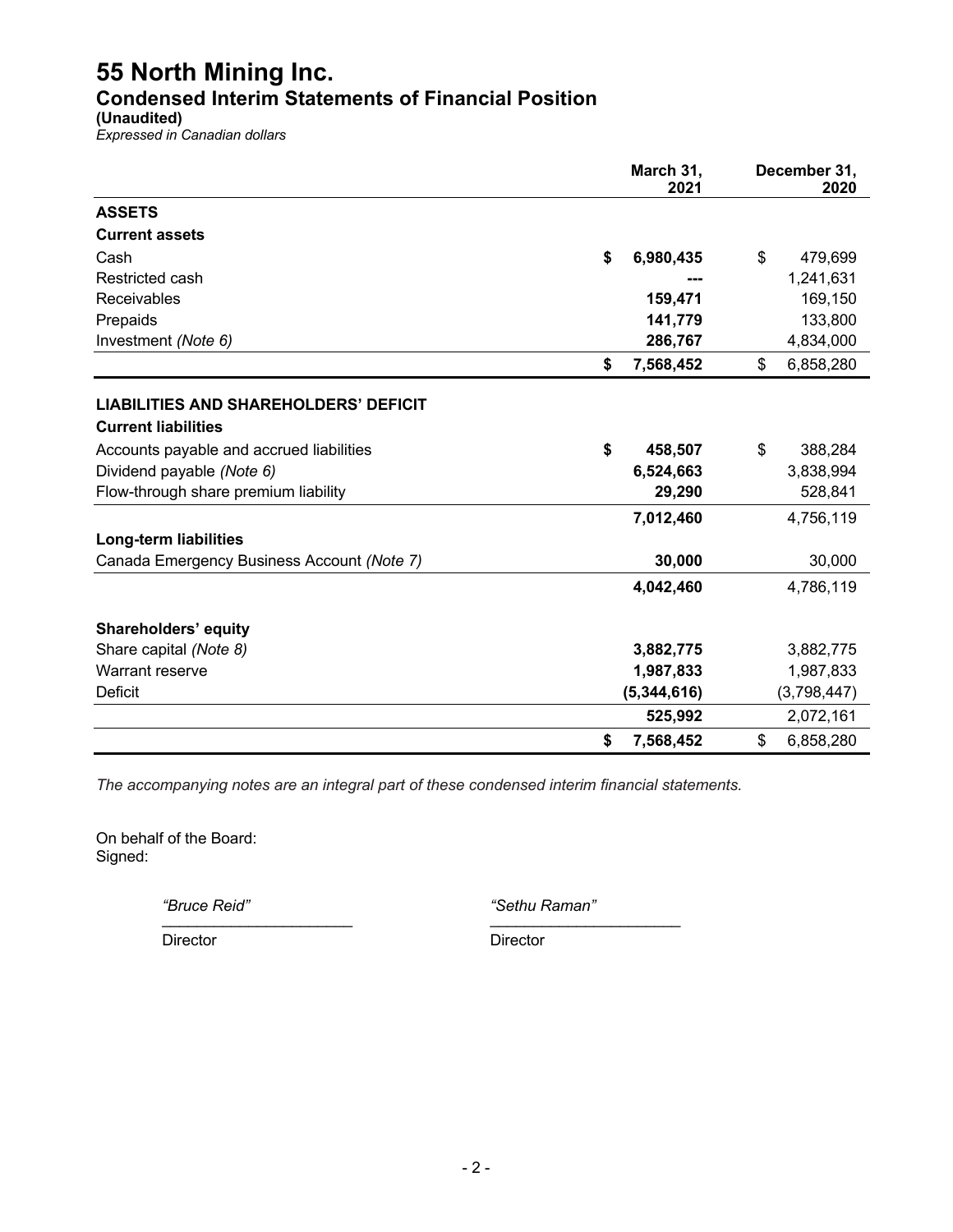#### **Condensed Interim Statements of Comprehensive Loss**

**For the three months ended March 31, 2021 and 2020**

**(Unaudited)**

*Expressed in Canadian dollars, except shares and per share amounts*

|                                                                          | 2021        | 2020          |
|--------------------------------------------------------------------------|-------------|---------------|
| <b>Expenditures</b>                                                      |             |               |
| Project expenditures                                                     | \$1,948,337 | \$<br>56,563  |
| Management and consulting                                                | 97,626      | 70,000        |
| Professional fees                                                        | 36,396      | 31,550        |
| Listing costs                                                            | 15,000      |               |
| General and administration                                               | 10,490      | 24,183        |
| Promotion and shareholder communication                                  | 6,211       |               |
|                                                                          |             |               |
| Loss and comprehensive loss before other items                           | \$2,114,060 | \$<br>182,295 |
| Gain on sale of investment                                               | (2,752,169) |               |
| Dividend income                                                          | (66, 500)   |               |
| Interest income                                                          | (1, 840)    |               |
| Revaluation on investment                                                |             | 766           |
|                                                                          |             |               |
| (Income) Loss and comprehensive (income) loss before taxes               | (706, 449)  | 183,061       |
| <b>Future tax recovery</b>                                               | (499,551)   | (14,990)      |
| (Income) Loss and comprehensive (income) loss for the period \$1,206,000 |             | \$<br>168,072 |
|                                                                          |             |               |
| Basic and diluted income (loss) per share                                | \$<br>0.01  | \$<br>(0.00)  |
|                                                                          |             |               |
| Weighted average number of shares                                        |             |               |
| outstanding during the period - basic and diluted                        | 104,052,862 | 52,964,717    |

*The accompanying notes are an integral part of these condensed interim financial statements.*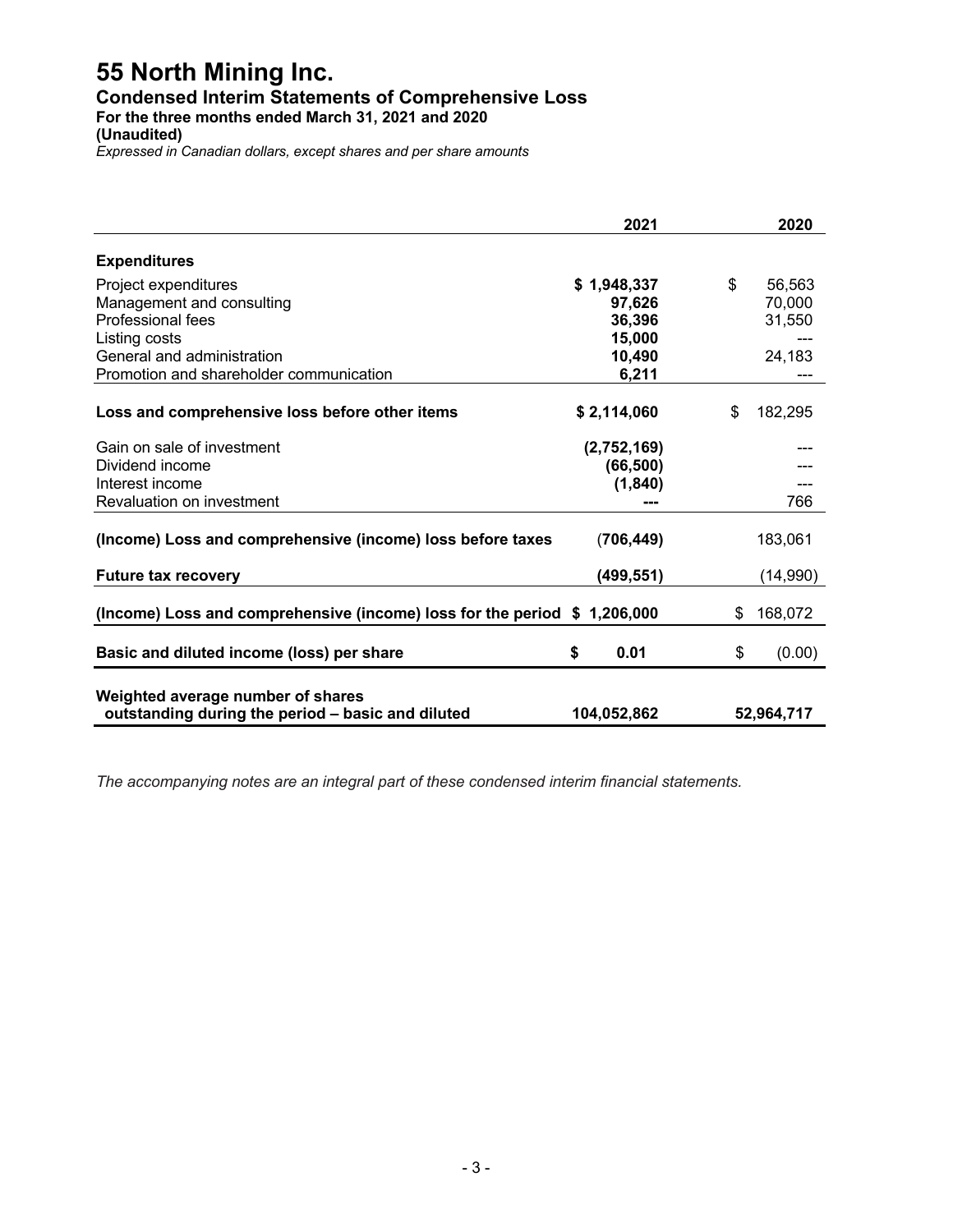### **Condensed Interim Statements of Changes in Deficit**

**For the three months ended March 31, 2021 and 2020**

#### **(Unaudited)**

*Expressed in Canadian dollars*

|                                          | <b>Share</b><br><b>Capital</b> | Warrant<br><b>Reserve</b> | <b>Deficit</b>           | Total                    |
|------------------------------------------|--------------------------------|---------------------------|--------------------------|--------------------------|
| <b>Balance at December 31, 2019</b>      | \$1,368,750                    | \$<br>244,389             | \$ (1,210,433)           | \$<br>402,706            |
| Loss for the period                      | ---                            |                           | (168,072)                | (168, 072)               |
| Balance at March 31, 2020                | \$1,368,750                    | \$<br>244,389             | \$ (1,378,505)           | 234,634<br>S             |
| <b>Balance at December 31, 2020</b>      | \$3,822,775                    | \$1,987,833               | \$ (3,798,447)           | \$2,072,161              |
| Income for the period<br><b>Dividend</b> | ---<br>---                     | ---<br>---                | 1,206,000<br>(2,752,169) | 1,206,000<br>(2,752,169) |
| <b>Balance at March 31, 2021</b>         | \$3,822,775                    | \$1,987,833               | \$ (5,344,616)           | 525,992                  |

*The accompanying notes are an integral part of these condensed interim financial statements.*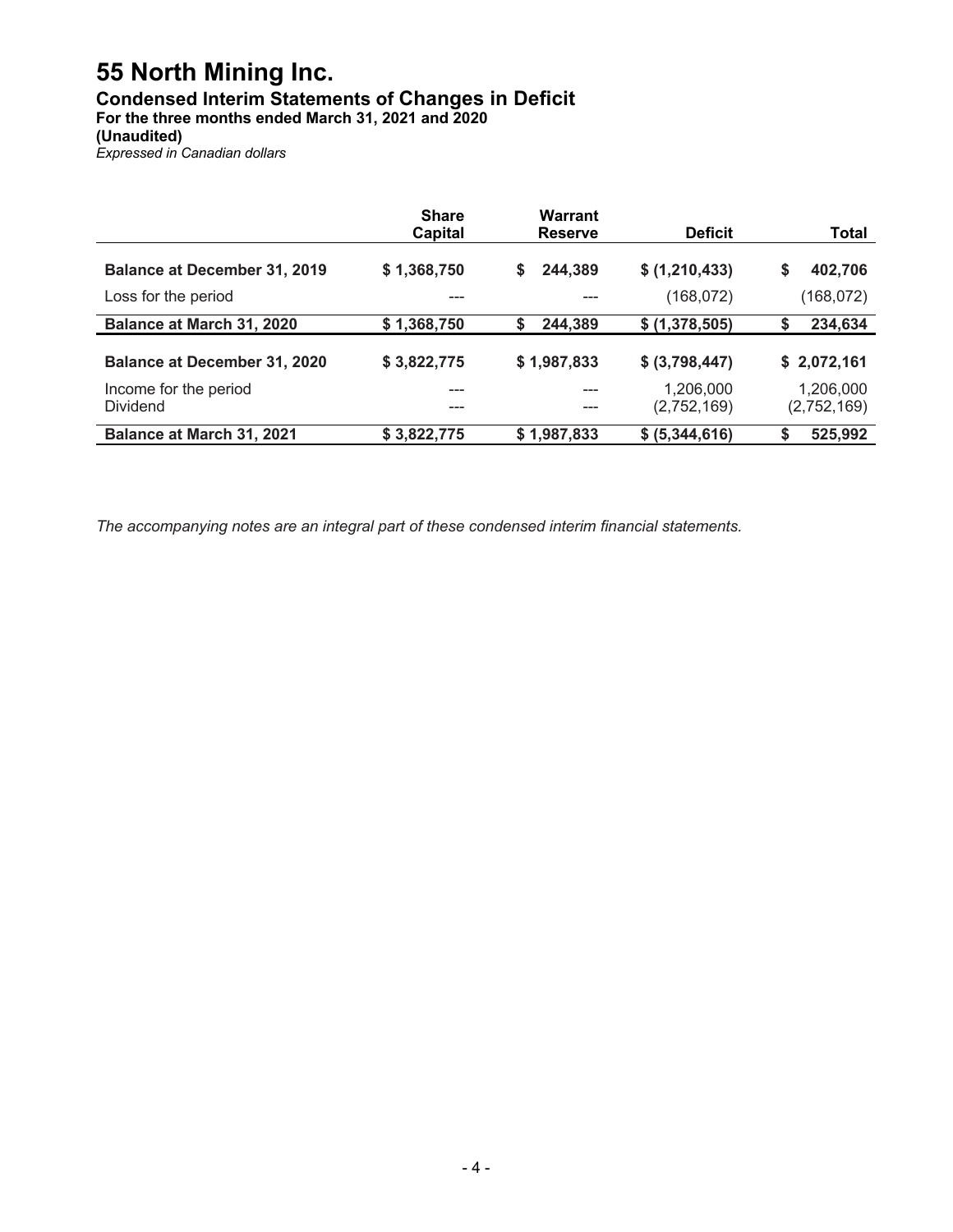## **55 North Mining Inc. Condensed Interim Statements of Cash Flows**

**For the three months ended March 31, 2021 and 2020**

**(Unaudited)**

*Expressed in Canadian dollars*

|                                               | 2021        | 2020             |
|-----------------------------------------------|-------------|------------------|
| Cash provided by (used in):                   |             |                  |
| <b>OPERATING ACTIVITIES</b>                   |             |                  |
| Net income (loss) for the period              | \$1,206,000 | \$<br>(168, 072) |
| Future tax recovery                           | (499, 551)  | (14,990)         |
| Dividend income                               | (66, 501)   |                  |
| Revaluation on investment                     |             | 766              |
| Net change in non-cash working capital items: |             |                  |
| Amounts receivable                            | 9,679       | (6, 504)         |
| Prepaids                                      | (7, 979)    |                  |
| Accounts payable and accrued liabilities      | 70,223      | (58, 808)        |
|                                               | 711,871     | (247, 608)       |
| <b>FINANCING ACTIVITIES</b>                   |             |                  |
| Sale of investments                           | 3,934,000   |                  |
| Change in restricted cash                     | 1,241,631   |                  |
| Sale of short-term investments                | 613,233     |                  |
| Advance received/reimbursed                   |             | (107, 550)       |
| Promissory note payable                       | ---         | 123,057          |
|                                               | 5,788,864   | 15,557           |
|                                               |             |                  |
| Net increase in cash                          | 6,500,736   | (232,051)        |
| Cash, beginning of period                     | 479,699     | 478,139          |
| Cash, end of period                           | \$6,980,435 | \$<br>246,088    |

*The accompanying notes are an integral part of these condensed interim financial statements.*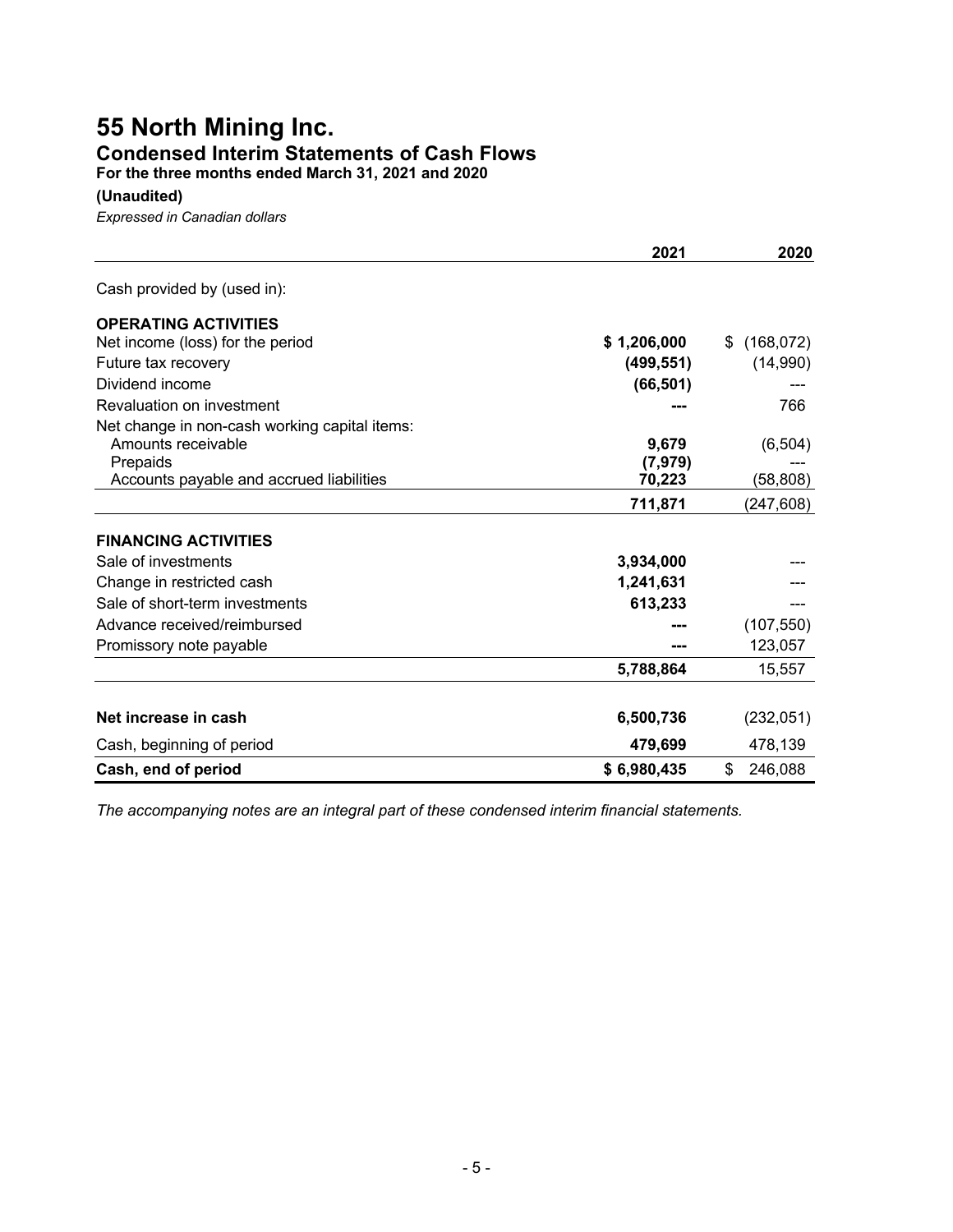*Expressed in Canadian dollars unless otherwise indicated*

#### **1. CORPORATE INFORMATION**

55 North Mining Inc., a company incorporated under the Canada Business Corporation Act, and its whollyowned subsidiary (collectively "55 North" or the "Company") are engaged in the acquisition, exploration, development and extraction of natural resources, specifically precious metals. The Company's corporate head office is located at 401 Bay Street, Suite 2702, Toronto ON M5H 2Y4. The registered office of the Company is MLT Aikins LLP, 30th Floor, 360 Main Street, Winnipeg, MB R3C 4G1. The Company is a reporting issuer, as defined in corporate law, and its shares are not currently listed for trading on any stock exchange.

On September 2, 2020, 2552883 Ontario Inc. ("Ontario Inc.") and 55 North completed a reverse takeover transaction pursuant to which 55 North acquired all the issued and outstanding shares of Ontario Inc.. Ontario Inc. then amalgamated with a wholly-owned subsidiary of 55 North and continued as one company, 55 North Mining Operations Inc. Upon completion of the reverse takeover transaction (the "RTO"), the shareholders of Ontario Inc. obtained control of the consolidated entity. Under the purchase method of accounting, Ontario Inc. was identified as the acquirer, and accordingly the entity is considered to be a continuation of Ontario Inc. with the net assets of the Company at the date of the reverse takeover transaction deemed to have been acquired by Ontario Inc. (Note 4). The consolidated interim financial statements comparative figures for the quarter ended March 31, 2020 are the results of operations of Ontario Inc. The consolidated interim financial statements for the quarter ended March 31, 2021 include and 55 North. The Company operates as 55 North Mining Inc.

Ontario Inc. was originally set up as a means to access funds needed by 55 North which was unable to raise equity as a result of being cease-traded by various Canadian securities commissions. The intention was to eventually merge the two companies. This was achieved in September 2020.

These condensed interim financial statements of the Company for the three months ended March 31, 2021 were approved and authorized for issue by the Board of Directors of the Company on May 26, 2021.

#### **Going Concern**

Mineral exploration projects, even when successful, require large amounts of exploration investment to prove mineable reserves, generally over long periods of time, prior to commencement of production. The ability of the Company to continue as a going concern is dependent upon, among other things, being able to obtain additional financing, the continued support of its existing shareholders, and the outlining and development of commercial deposits of metals at its project to generate positive cash flows from operations. While the Company has been successful in securing financing and identifying suitable properties to date, there is no assurance that the Company will continue to be successful in achieving these objectives. To date the Company has incurred losses since inception and expects to incur further losses in the development of its business. As at March 31, 2021, the Company had an accumulated deficit of \$5,344,616 which has been funded primarily by the issuance of share capital.

The ability of the Company to realize the costs it has incurred to date on its properties is dependent upon the Company being able to identify economically recoverable reserves, to finance their development costs and to resolve any environmental, regulatory or other constraints, which may hinder the successful development of the reserves. Although the Company has taken steps to verify title to the properties on which it is conducting exploration and development activities and in which it has an interest, in accordance with industry standards for the current stage of exploration and development of such properties, these procedures do not guarantee the Company's title. Property title may be subject to government licensing requirements or regulations, unregistered prior agreements, unregistered claims, and non-compliance with regulatory and environmental requirements.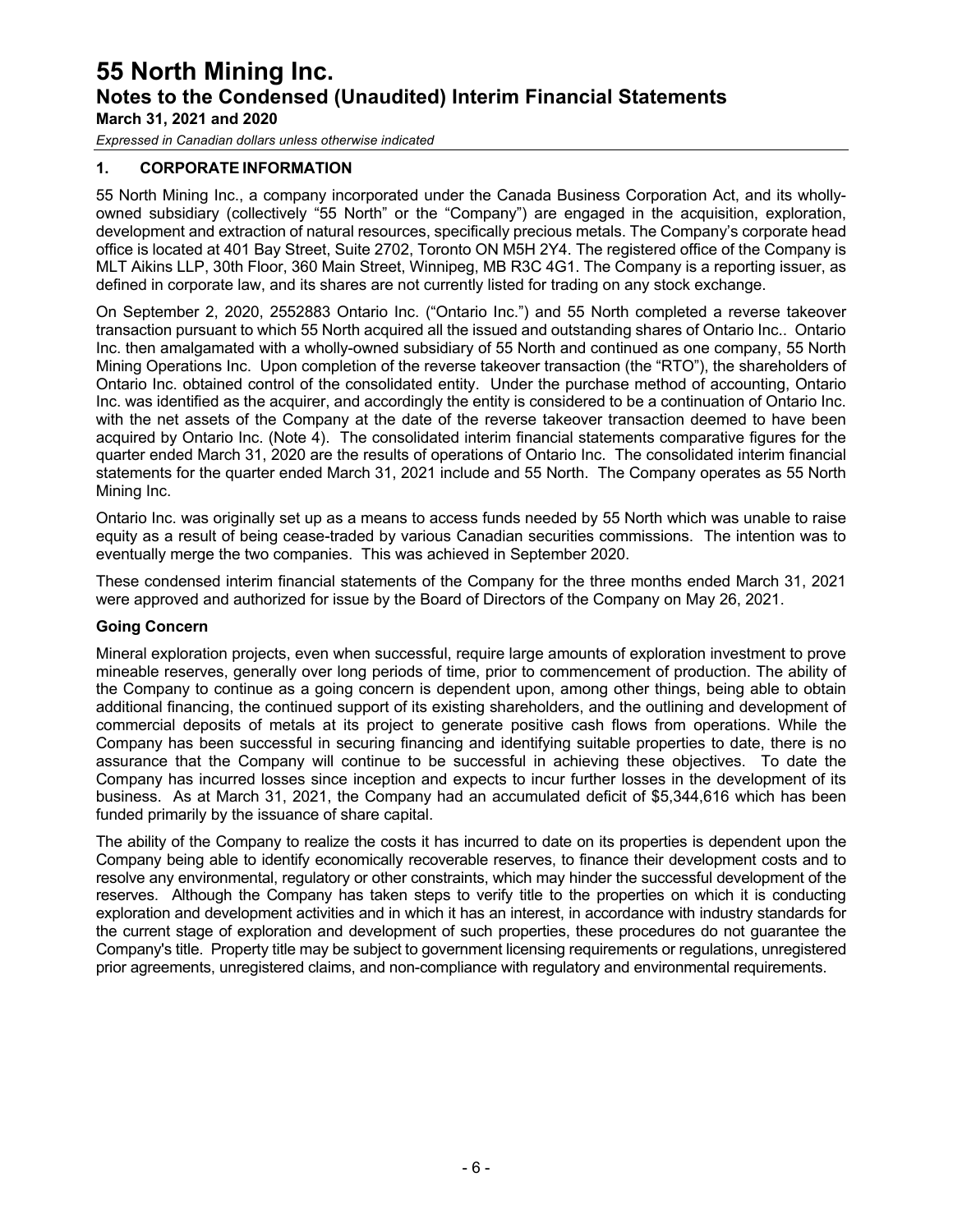*Expressed in Canadian dollars unless otherwise indicated*

#### **1. CORPORATE INFORMATION (CONT'D)**

#### **Going Concern (cont'd)**

The outbreak of COVID-19 has resulted in governments enacting emergency measures to combat the spread of the virus. These measures, which include the implementation of travel bans, quarantine periods and social distancing, have caused an economic slowdown and material disruption to business. Governments have continued to react with interventions intended to stabilize economic conditions. While COVID-19 has not had a material impact on the company's operations, the duration and ultimate impact of the COVID-19 outbreak is unknown at the time. It is not possible to reliably estimate the length and severity of these developments and the impact on the financial performance and financial position of the Company in future periods.

These financial statements have been prepared on a going concern basis, which assumes that the Company will be able to realize assets and discharge liabilities in the normal course of operations for the foreseeable future. These factors may cast significant doubt upon the Company's ability to continue as a going concern and, therefore, it may be unable to realize its assets and discharge its liabilities in the normal course of business. These financial statements do not reflect the adjustments to the carrying values of assets and liabilities, the reported revenues and expenses, and statement of financial position classifications that might be necessary if the Company was unable to continue as a going concern. These adjustments could be material.

#### **2. SIGNIFICANT ACCOUNTING POLICIES, JUDGMENTS AND ESTIMATES**

#### **a) Basis of presentation:**

The Company prepares its financial statements in accordance with International Financial Reporting Standards ("IFRS") as issued by the International Accounting Standards Board ("IASB") and IFRS Interpretations Committee ("IFRIC") which the Canadian Accounting Standards Board has approved for incorporation into Part I of the Chartered Professional Accountants Canada Handbook. These financial statements have been prepared under the historical cost method, except for certain financial instruments measured at fair value. The Company has consistently applied the accounting policies used in preparation of these financial statements throughout all the periods presented. Critical accounting judgments and estimates used by management in the preparation of these financial statements are presented in Note 3.

These financial statements are presented in Canadian dollars, which is also the Company's functional currency. All reference to dollars (\$) are to Canadian dollars unless otherwise noted.

These condensed interim financial statements have been prepared using the same accounting policies and methods of computation as the annual consolidated financial statements of the Company as at and for the year ended December 31, 2020. Accordingly, these condensed interim financial statements should be read in conjunction with the audited financial statements for the year ended December 31, 2020.

#### **b) Accounting changes**

#### **New Accounting Standards Issued But Not Yet Effective**

Certain new accounting standards and interpretations have been published that are not mandatory for the current period and have not been early adopted. These standards are not expected to have a material impact on the company in the current or future reporting periods.

#### **IFRSs effective as of January 1, 2021 Interest Rate Benchmark Reform – IBOR 'phase 2' (Amendments to IFRS 9, IAS 39, IFRS 7, IFRS 4 and IFRS 16)**

The amendments have had no impact on the condensed interim consolidated financial statements.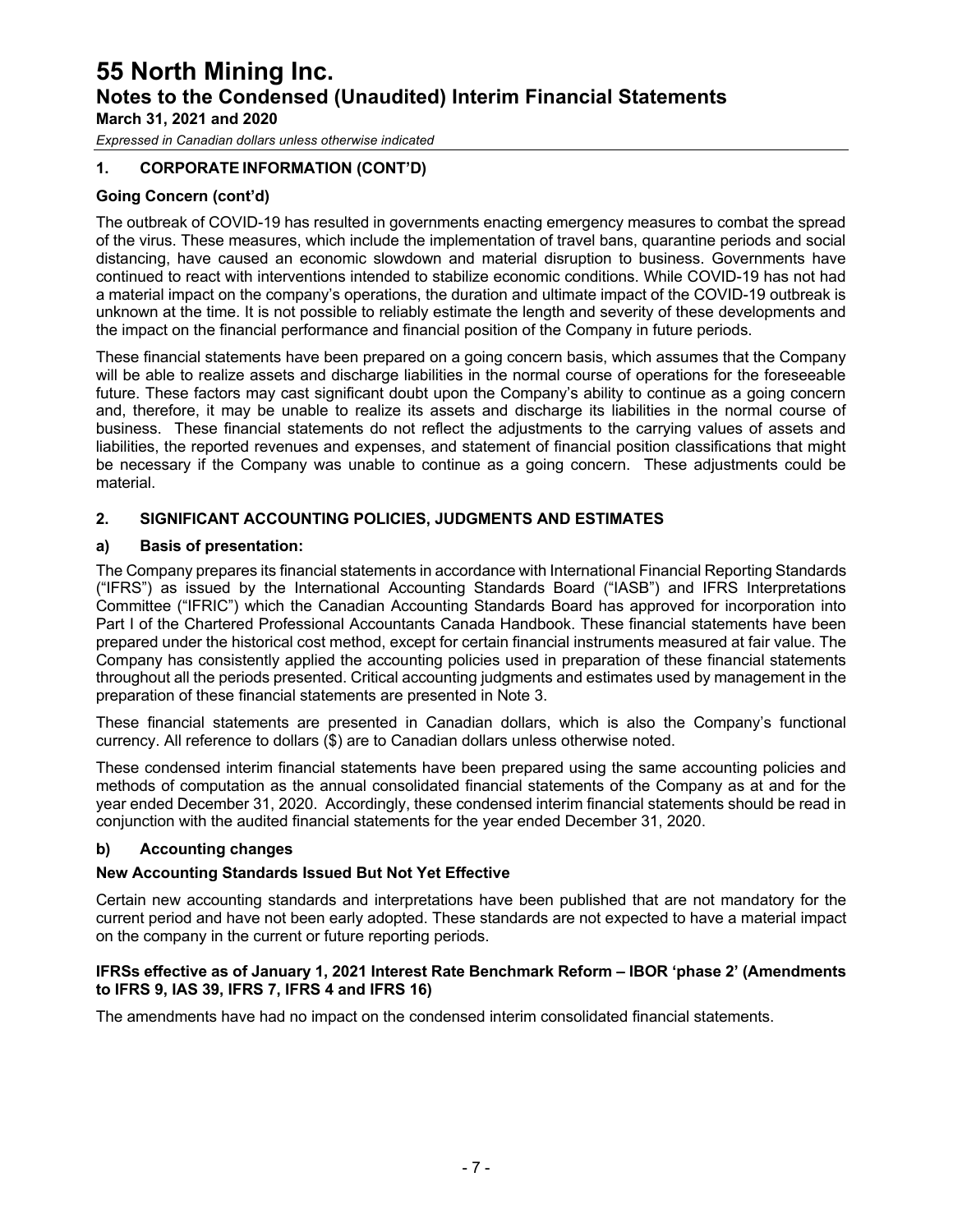*Expressed in Canadian dollars unless otherwise indicated*

#### **3. CRITICAL ACCOUNTING ESTIMATES ANDJUDGMENTS**

The preparation of these financial statements requires management to use estimates and judgments that affect the reported amounts of assets and liabilities, as well as revenues and expenses. These estimates are reviewed periodically, and, as adjustments become necessary, they are reported in net loss in the period in which they become known.

The recoverability of deferred expenditures is dependent upon the discovery of economically recoverable reserves and resources, securing and maintaining title and beneficial interest in the properties, the ability to obtain necessary financing to complete exploration, development and construction of processing facilities, obtaining certain government approvals and attaining profitable production.

The likelihood that tax positions taken will be sustained upon examination by applicable tax authorities is assessed based on individual facts and circumstances of the relevant tax position evaluated in light of all available evidence. Where applicable tax laws and regulations are either unclear or subject to ongoing varying interpretations, it is reasonably possible that changes in these estimates can occur that materially affect the amounts of income tax provision. At the end of each reporting period, the Company reassesses unrecognized income tax assets.

#### **4. REVERSE TAKEOVER TRANSACTION**

On September 2, 2020, the Company completed a reverse takeover transaction ("RTO") with Ontario Inc., whereby the shareholders of Ontario Inc. become shareholders of the Company. Ontario Inc. is the owner of an option to acquire 100% of the rights, title and interest in the Last Hope Gold Project, a high-grade gold project located in the emerging Lynn Lake Gold Camp in northern Manitoba.

Prior to completion of the RTO, 55 North consolidated all of its issued and outstanding shares on a 10.13:1 basis. On closing, 55 North issued post-consolidation shares in exchange for the outstanding shares of the Company on a one to one basis. As a result, 70,493,217 shares of 55 North were issued giving the shareholders of Ontario Inc. control of approximately 89.99% of the issued and outstanding share capital of 55 North. 55 North then immediately cancelled all of Ontario Inc.'s shares and Ontario Inc. was amalgamated with 55 North Mining Operations Inc., a wholly owned subsidiary of 55 North. All warrants to purchase shares of the Ontario Inc. have carried over to now purchase shares of 55 North on a one to one basis.

After evaluating all the facts surrounding this Transaction, Management determined that IFRS 3, *Business Combinations*, is not applicable and that the Transaction was accounted for as an asset acquisition with Ontario Inc as the acquirer for accounting purposes. These financial statements, as a result of it being a reverse takeover, are a continuation of Ontario Inc.'s historical disclosures, combining 55 North's assets and liabilities and including 55 North transactions that flow through the Consolidated Statements of Loss and Comprehensive Loss from September 2, 2020 through December 31, 2020.

The issued and outstanding common shares of 55 North are included in the identified assets acquired by Ontario Inc., with each valued as of September 2, 2020. The difference between these combined values, net of costs associated with the transaction, and the value of net assets as of September 2, 2020, is accounted for as listing costs on the Consolidated Statement of Loss and Comprehensive Loss.

55 North was valued by comparing the value of the shares retained by 55 North shareholders in comparison with the valuation of the Ontario Inc. prior to the RTO. 55 North was valued at \$695,988. This value was allocated between the remaining net liabilities assumed.

The following table summarizes the fair value of the total consideration transferred to Ontario Inc. shareholders and the fair value of identified assets acquired, and liabilities assumed, based on estimates of fair value.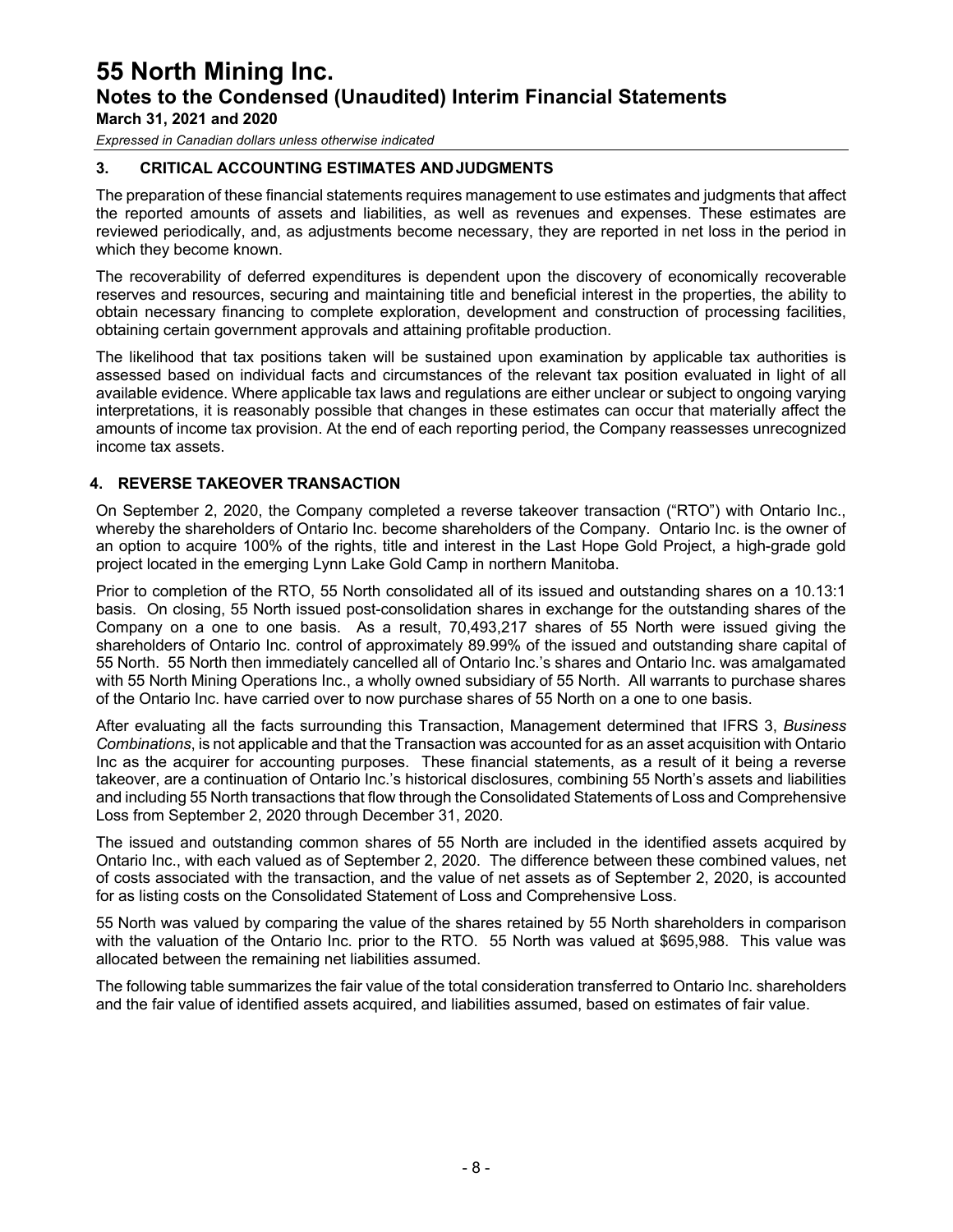*Expressed in Canadian dollars unless otherwise indicated*

#### **4. REVERSE TAKEOVER TRANSACTION (Cont'd)**

| <b>Purchase Price</b>                           |    |           |
|-------------------------------------------------|----|-----------|
| <b>Current assets</b>                           | S. | 4,514,222 |
| <b>Current liabilities</b>                      |    | 4,603,970 |
| Net liabilities assumed                         | \$ | 89,748    |
| Fair value of 7,832,915 55 North shares issued  |    | 695,988   |
| Fair value in excess of net liabilities assumed |    | 785,736   |
| Transaction costs related to RTO                |    | 49,769    |
| Charge related to public company listing        | S  | 835,505   |

#### **5. MINERAL PROPERTIES**

On December 30, 2016, the Company signed an option agreement with Tamarak Gold Resources Inc. to option a project near Timmins, Ontario. The Company paid \$11,300 and issued 1,000,000 common shares.

On September 5, 2017, the Company signed an option agreement with Peter Dunlop to option the Last Hope Project near Lynn Lake, Manitoba. On signing, the Company paid \$65,000 and issued 1,500,000 common shares.

The Company committed to incur an aggregate of at least \$250,000 per year for the four years following the execution of this agreement to an aggregate of \$1,000,000 and make additional option payments as follows:

- September 5, 2018: \$65,000 and an additional 1,500,000 common shares;
- September 5, 2019: \$65,000;
- September 5, 2020: \$65,000;
- September 5, 2021: \$100,000; and
- September 5, 2022: \$3,000,000

The Last Hope Project bears a 2% net smelter returns royalty with the ability to buy back 1% for \$1,000,000.

#### **6. INVESTMENT AND DIVIDEND PAYABLE**

|                                                                         | Mar. 31,<br>2021         | Dec. 31,<br>2020       |
|-------------------------------------------------------------------------|--------------------------|------------------------|
| Shares of Aston Minerals Ltd.<br>GIC (0.75% maturing December 10, 2021) | $\sim$ $\sim$<br>286,767 | \$3,934,000<br>900,000 |
| Total                                                                   | \$ 286,767               | \$4,834,000            |

Prior to completing the RTO (see Note 4), the Company completed the sale of the Edelson property and received, in addition to cash, 100,000,000 common shares of European Cobalt (now operating as Aston Minerals Ltd.). The net proceeds from the sale of these shares were agreed to be distributed to the 55 North shareholders of record on July 11, 2020. The value of the Aston Minerals Ltd. shares at December 31, 2020 was \$3,934,000 and the dividend payable was \$3,838,994, with the \$95,006 difference representing the value of the dividend attributable to the 55 North shares owned by 55 North Operations that are currently presented as held in treasury (Note 8). Any fair value adjustment in the dividend payable is adjusted through the consolidated statement of changes in equity as a dividend in the period. In April 2021, the 100,000,000 Aston Minerals shares were sold, and the Australian dollar net proceeds were converted to Canadian dollars. These funds amount to C\$6,686,169 at March 31, 2021 and included in Cash on the statement of financial position. These funds were paid as an eligible dividend to shareholders of record on July 11, 2020 and distributed the week of May 2, 2021.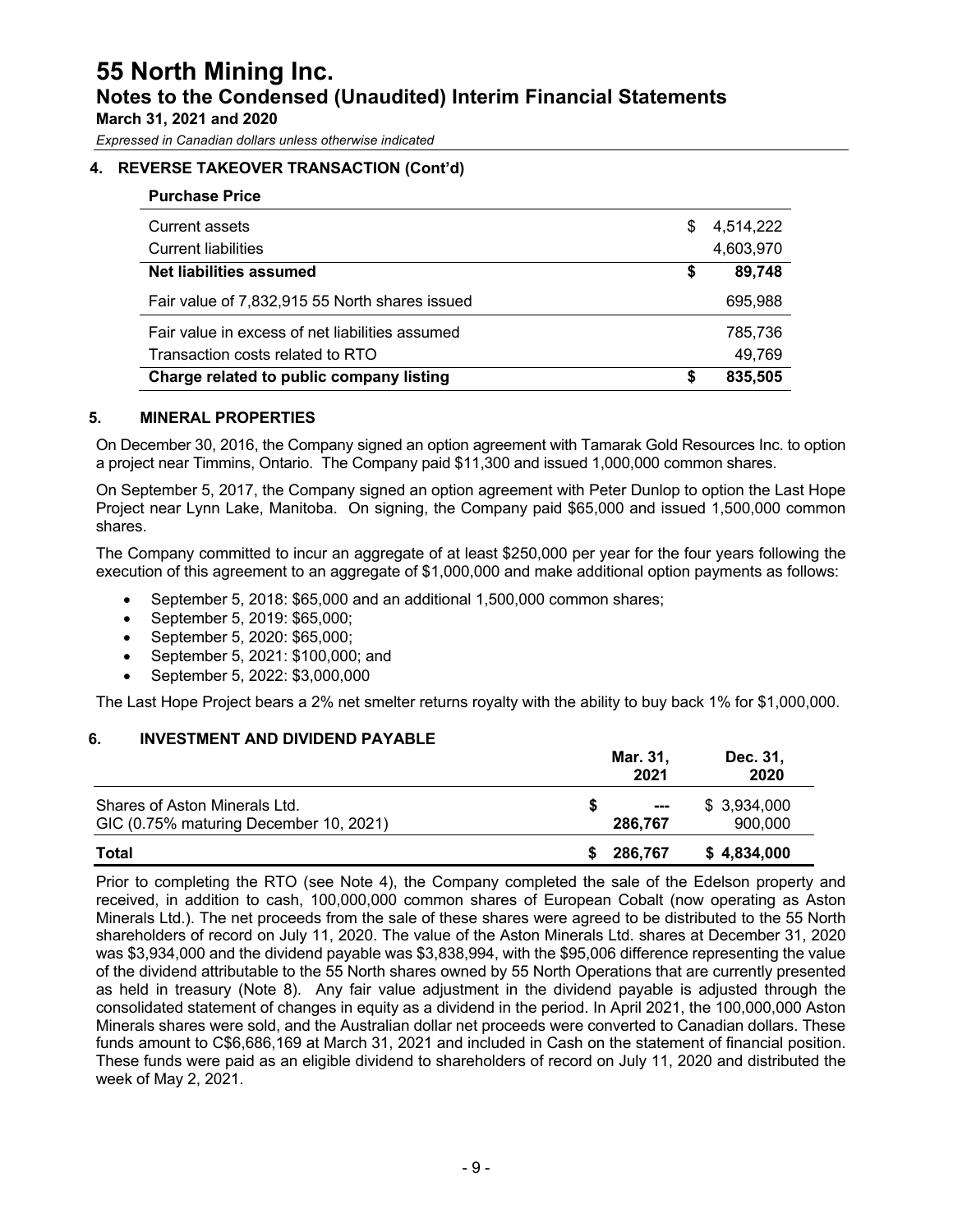## **55 North Mining Inc. Notes to the Condensed (Unaudited) Interim Financial Statements**

**March 31, 2021 and 2020**

*Expressed in Canadian dollars unless otherwise indicated*

#### **7. CANADA EMERGENCY BUSINESS ACCOUNT**

As a result of COVID-19, the Canadian federal government created the Canada Emergency Business Account ("CEBA"), designed to provide some financial assistance to qualifying Canadian companies. In April 2020, the Company applied for this funding and received \$40,000 as an unsecured, non-interest-bearing loan. This loan is due on or before December 31, 2022. If \$30,000 is paid before this time, \$10,000 of the loan is forgiven. If not paid by this date, the loan is extended by three years bearing interest at a rate of 5% per annum, with the loan maturing on December 31, 2025.

#### **8. SHARE CAPITAL**

#### **a) Authorized:**

The Company is authorized to issue an unlimited number of common shares with each common share entitled to one vote.

#### **b) Common shares issued:**

|                                               | <b>Number of Shares</b> | <b>Stated Capital</b> |
|-----------------------------------------------|-------------------------|-----------------------|
| Balance, December 31, 2019                    | 68,993,217              | \$1,368,750           |
| Issued on settlement of debt                  | 1,500,000               | 150,000               |
| Issued on reverse takeover transaction        | 7,832,915               | 695,988               |
| Issued on private placement                   | 25,726,730              | 4,426,114             |
| Warrant allocation                            |                         | (1,670,277)           |
| Share issue costs                             |                         | (520, 696)            |
| Flow-through premium                          |                         | (567, 104)            |
| Balance, December 31, 2020 and March 31, 2021 | 104,052,862             | \$3,882,775           |

Included in the share capital balance on December 31, 2020 and March 31, 2021 are 189,206 shares held by 55 North Operations (formerly Ontario Inc.). These shares will be sold now that the Company's shares are trading on a stock exchange and are included as shares held in treasury.

On July 2, 2020, certain creditors agreed to receive a total of 1,500,000 common shares in settlement of \$150,000 debt owed to them, with each share issued at \$0.10 per share.

On September 2, 2020, 55 North completed the RTO resulting in the acquisition of control of 55 North by the shareholders of Ontario Inc. Pursuant to the RTO, all issued and outstanding securities in the capital of 55 North were converted into like issued and outstanding securities of the Company on a one-for-one basis resulting in the issuance of 7,832,915 shares with each share issued at \$0.09 per share.

On September 21, 2020, the Company closed a private placement for gross proceeds of \$1,403,416, issuing 6,672,080 flow through units at \$0.20 per unit for gross proceeds of \$1,334,416 and 460,000 non-flow through units at \$0.15 per unit for gross proceeds of \$69,000. Each flow through and non-flow through unit consists of one common share and one warrant, with each warrant entitling the holder to acquire a common share at \$0.30 per share for 48 months from the date of issuance.

On October 15, 2020, the Company announced that it closed the second tranche of a non-brokered private placement for gross proceeds of \$836,000, made up of \$824,000 in flow through financing and \$12,000 in nonflow through financing. The flow through financing consisted of 4,120,000 flow through units. Each flow through units was priced at \$0.20 each for gross proceeds of \$824,000. The non-flow through financing consisted of 80,000 units priced at \$0.15 each for gross proceeds of \$12,000. Each unit is comprised of one common share and one common share purchase warrant entitling the holder to acquire one additional common share at a price of \$0.30 per share for 48 months from the date of issuance.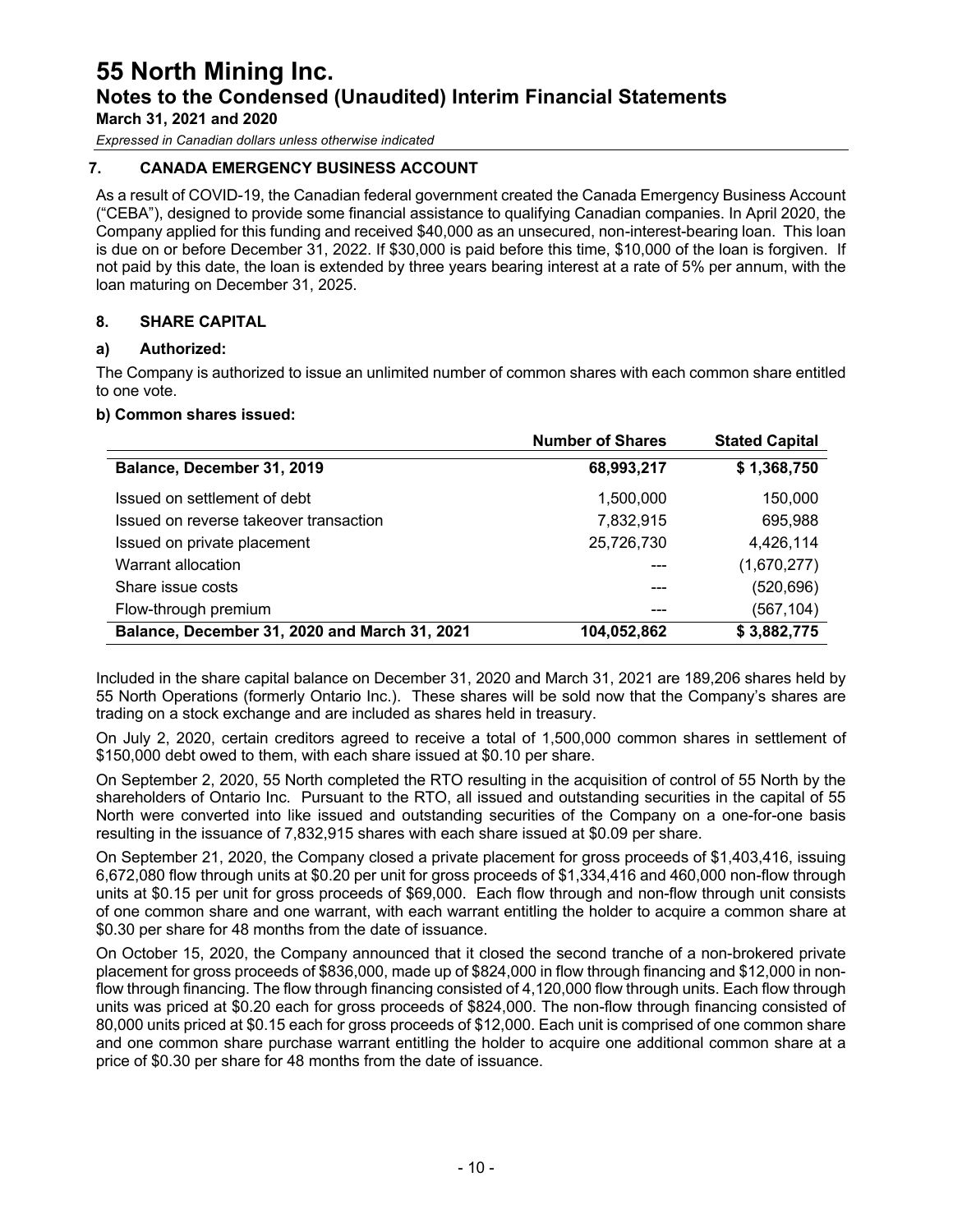*Expressed in Canadian dollars unless otherwise indicated*

#### **8. SHARE CAPITAL (CONT'D)**

On November 9, 2020 the Company announced that it closed the third tranche of a non-brokered private placement for gross proceeds of \$1,386,920, consisting of \$1,371,920 in non-flow-through financing and \$15,000 in flow-through financing. The flow through financing consisted of 75,000 flow through units. Each flow through units was priced at \$0.20 each for gross proceeds of \$15,000. The non-flow through financing consisted of 9,146,133 units priced at \$0.15 each for gross proceeds of \$1,371,920. Each unit is comprised of one common share and one common share purchase warrant entitling the holder to acquire one additional common share at a price of \$0.30 per share for 48 months from the date of issuance. Bruce Reid, CEO and Director, subscribed for 2,000,000 non-flow through units.

On November 27, 2020 the Company announced that it closed an additional tranche of a non-brokered private placement for gross proceeds of \$599,777 consisting of \$504,777 in non-flow-through financing and \$95,000 in flow-through financing. The non-flow-through financing consisted of 3,365,183 units priced at \$0.15. The flow-through financing consisted of 475,000 flow-through units priced at \$0.20. Each unit is comprised of one common share and one common share purchase warrant entitling the holder to acquire one additional common share of the Company at a price of \$0.30 per share for 48 months from the date of issuance.

On December 4, 2020 the Company announced that it closed an additional tranche of a non-brokered private placement for gross proceeds of \$200,000 in non-flow-through financing. The non-flow-through financing consisted of 1,333,334 units priced at \$0.15 per unit. Each unit is comprised of one common share and one common share purchase warrant entitling the holder to acquire one additional common share of the Company at a price of \$0.30 per share for 48 months from the date of issuance.

#### **8. WARRANTS**

A summary of the status of the Company's outstanding warrants and changes for the year ended December 31, 2020 and the three months ended March 31, 2021 are as follows:

|                                | <b>Number</b> | 2021<br>Weighted<br>average<br>exercise<br>price | <b>Number</b>  |    | 2020<br>Weighted<br>average<br>exercise<br>price |
|--------------------------------|---------------|--------------------------------------------------|----------------|----|--------------------------------------------------|
| <b>Balance, beginning</b>      | 51,914,010    | \$<br>0.24                                       | 22,634,108     | \$ | 0.10                                             |
| Granted                        |               | ---                                              | 1,666,666      |    | 0.18                                             |
| Cancelled                      | ---           | ---                                              | (24, 300, 774) |    | 0.10                                             |
| Granted - replacement warrants | ---           | ---                                              | 24,517,950     |    | 0.18                                             |
| Granted - post RTO             | ---           | ---                                              | 27,396,060     |    | 0.29                                             |
| Expired                        | ---           | ---                                              | ---            |    | ---                                              |
| Balance, ending                | 51,914,010    | \$<br>0.24                                       | 51,914,010     | S  | 0.24                                             |

Notes:

 $<sup>(1)</sup>$  Following completion of the RTO, warrants issued by 55 North and Ontario Inc. were replaced by new 55 North Mining</sup> Inc. warrants using the transaction share exchange ratio.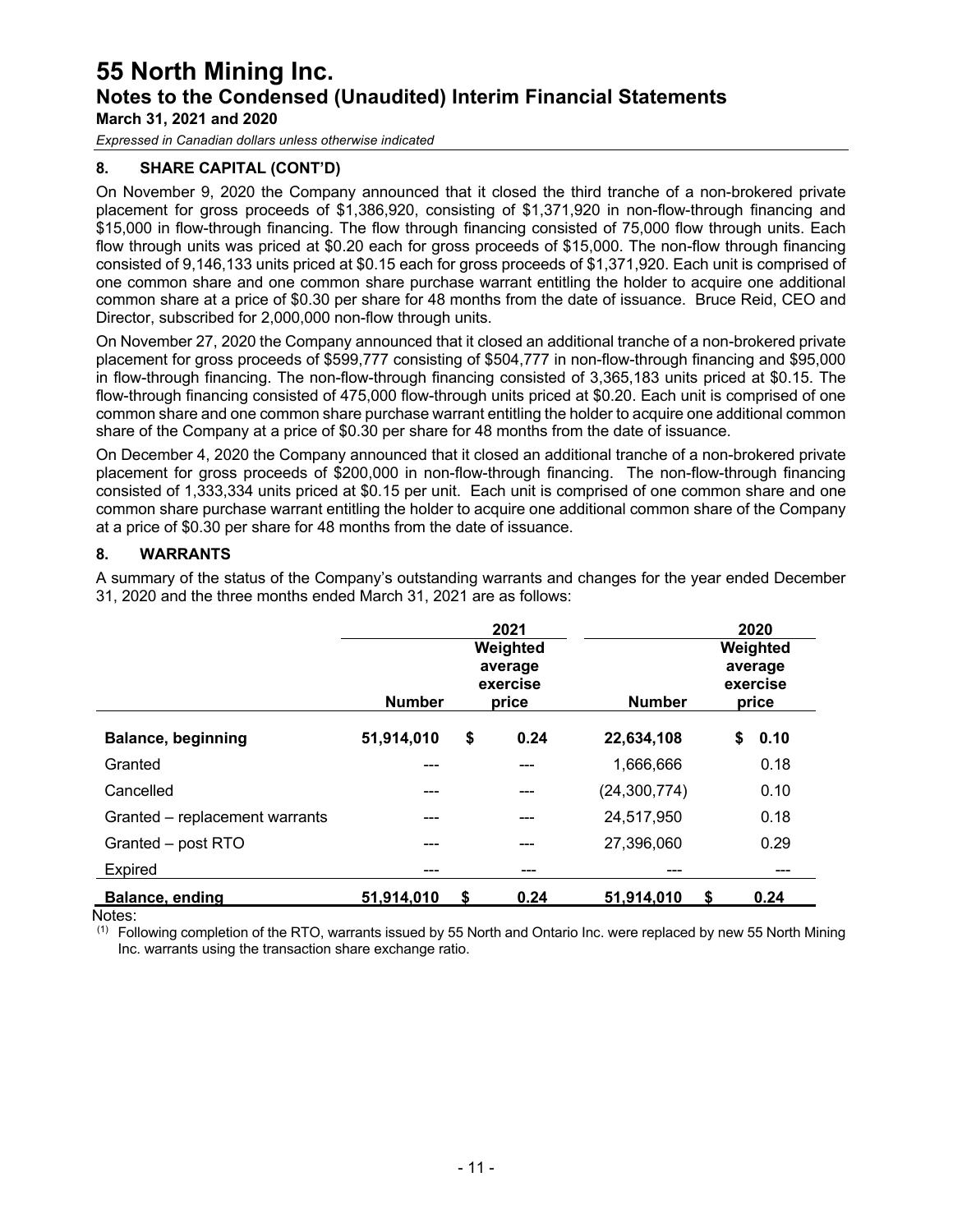*Expressed in Canadian dollars unless otherwise indicated*

#### **8. WARRANTS (CONT'D)**

At March 31, 2021 and December 31, 2020, there were 51,914,010 warrants outstanding, with each warrant entitling the holder to acquire one common share of the Company at the prices noted below:

| <b>Number</b>  | <b>Exercise</b><br><b>Price</b> | <b>Remaining Contractual</b><br><b>Life In Years</b> | <b>Expiry Date</b>              |
|----------------|---------------------------------|------------------------------------------------------|---------------------------------|
| March 31, 2020 |                                 |                                                      |                                 |
| 24,300,774     | \$0.18                          | 1.75                                                 | December 31, 2022<br>(1)        |
| 217,176        | \$0.61                          | 1.72                                                 | December 18, 2022<br>(2)        |
| 7,132,080      | \$0.30                          | 3.48                                                 | September 21, 2024              |
| 500,000        | \$0.20                          | 3.48                                                 | September 21, 2024<br>(4)       |
| 36,800         | \$0.15                          | 3.48                                                 | September 21, 2024<br>(3)       |
| 4,200,000      | \$0.30                          | 3.55                                                 | October 15, 2024                |
| 329,600        | \$0.20                          | 3.55                                                 | October 15, 2024 <sup>(3)</sup> |
| 6,400          | \$0.15                          | 3.55                                                 | October 15, 2024 <sup>(4)</sup> |
| 9,221,133      | \$0.30                          | 3.61                                                 | November 9, 2024                |
| 534,531        | \$0.15                          | 3.61                                                 | November 9, 2024 (4)            |
| 6,000          | \$0.30                          | 3.61                                                 | November 9, 2024                |
| 3,840,183      | \$0.30                          | 3.66                                                 | November 27, 2024               |
| 141,333        | \$0.15                          | 3.66                                                 | November 27, 2024<br>(4)        |
| 8,000          | \$0.20                          | 3.66                                                 | November 27, 2024<br>(3)        |
| 1,333,334      | \$0.30                          | 3.68                                                 | December 4, 2024                |
| 106,666        | \$0.15                          | 3.68                                                 | December 4, 2024 (4)            |
| 51,914,010     | \$0.24                          | 2.71                                                 |                                 |

#### Notes:

 $(1)$  In August 2020, the terms of these warrants were changed to an exercise price of \$0.18 and with an expiration date of December 31, 2022.

(2) In August 2020, the terms of these warrants were changed to an expiration date of December 18, 2022

 $(3)$  These compensation options entitle the holder to acquire a unit at a price of \$0.20 per unit. Each unit is comprised of one common share and one warrant which can be exercised to acquire one additional common share at a price of \$0.30 for a period of 48 months.

 $(4)$  These compensation options entitle the holder to acquire a unit at a price of \$0.15 per unit. Each unit is comprised of one common share and one warrant which can be exercised to acquire one additional common share at a price of \$0.30 for a period of 48 months.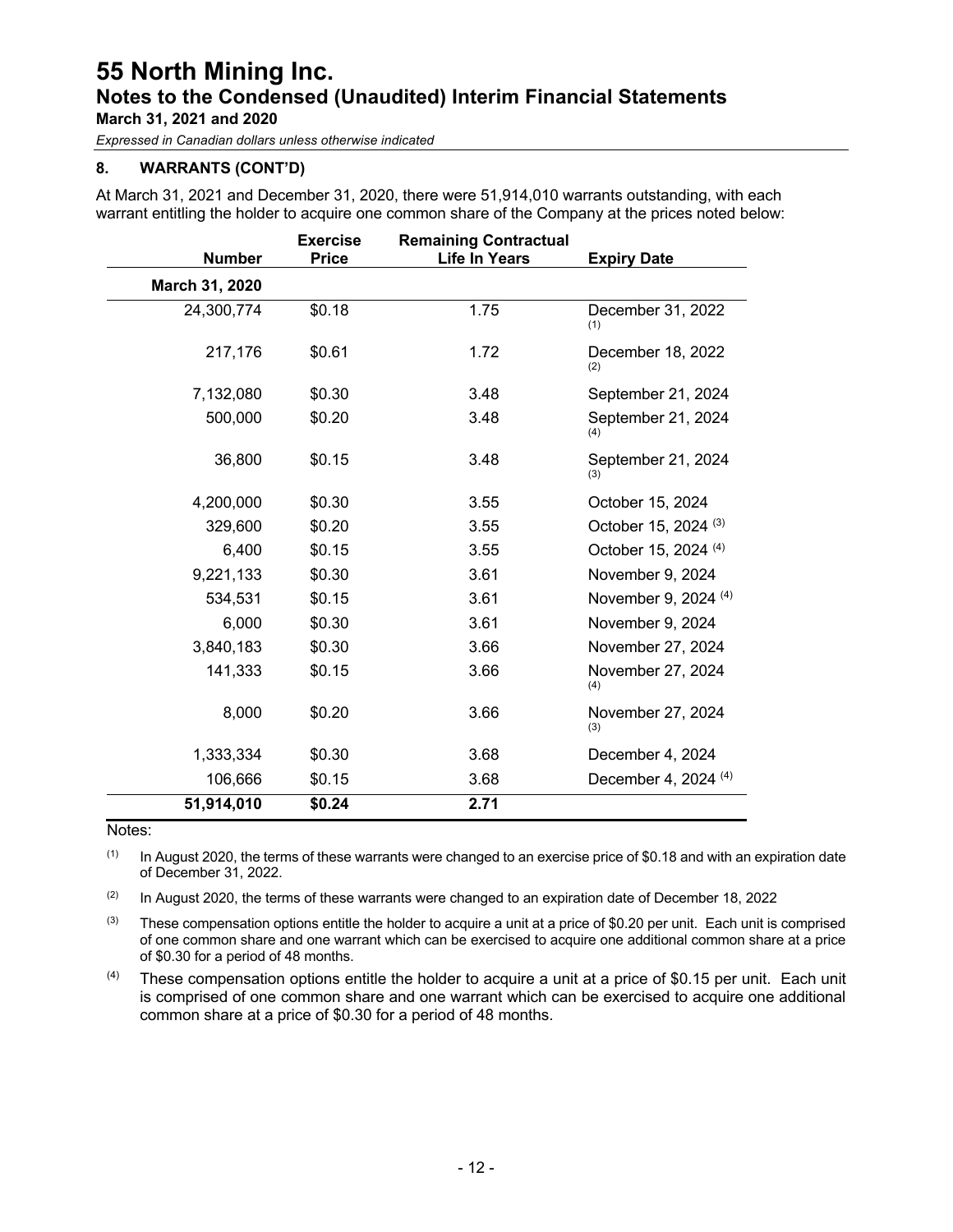*Expressed in Canadian dollars unless otherwise indicated*

#### **9. SHARE OPTIONS**

The Company may grant options to directors, officers, employees, and technical consultants of the Company. The maximum number of shares reserved for issuance under all securities compensation arrangements is limited to 10% of the total number of issued and outstanding shares exercisable for a period of up to 10 years. The maximum number of shares that may be issued to any officer, director or employee shall not exceed 5% of the total number of issued and outstanding shares. The maximum number of shares that may be issued to technical consultants, including investor relation consultants, shall not exceed 2% of the total number of issued and outstanding shares.

A summary of the status of the Company's outstanding options as at March 31, 2021 and December 31, 2020 and changes during the periods then ended are as follows:

|                                     |               | Mar. 31, 2021             |               | Dec. 31, 2020             |
|-------------------------------------|---------------|---------------------------|---------------|---------------------------|
|                                     |               | Weighted                  |               | Weighted                  |
|                                     | <b>Number</b> | average<br>exercise price | <b>Number</b> | average<br>exercise price |
| <b>Balance, beginning</b>           | 296,148       | \$0.51                    | $\sim$        |                           |
| Granted – replacement options $(1)$ | $---$         | ---                       | 296,148       | 0.51                      |
| Balance, ending                     | 296,148       | \$0.51                    | 296,148       | ---                       |

The average remaining life of the options is 3.52 years.

Notes:

 $(1)$  Following completion of the RTO, options issued by 55 North were replaced by new 55 North Mining Inc. options using the transaction share exchange ratio.

#### **10. RELATED PARTY TRANSACTIONS**

Key management personnel are those persons having authority and responsibility for planning, directing and controlling the activities of the group, directly and indirectly, include any director (whether executive or otherwise) of the Company. Total fees paid to the Company's CEO during the three months ended March 31, 2021 is \$18,000 (three months ended March 31, 2020 - \$NIL). Total fees paid to the Company's CFO during the three months ended March 31, 2021 is \$15,000 (three months ended March 31, 2020 - \$13,000) with \$5,000 remaining in accounts payable at quarter end (March 31, 2020 - \$13,000), in addition to \$NIL in expenses due at March 31, 2021 (March 31, 2020 - \$1,474).

Total fees paid to certain directors for services rendered during the three months ended March 31, 2020 is \$30,000 (three months ended March 31, 2020 - \$20,000) with \$NIL remaining in accounts payable at quarter end (March 31, 2020 - \$20,000). At March 31, 2020, the Company's CEO was owed \$5,486 in expenses (March 31, 2021 - \$NIL), which amount remains in accounts payable at quarter-end.

#### **11. CAPITAL MANAGEMENT**

The Company's total capital balance of \$525,992 consists of \$3,882,775 of share capital and \$1,987,833 of warrant reserve with an offsetting deficit of \$5,344,616.

The Company's objectives when managing capital, which consists of shareholders' equity, are to safeguard its ability to continue as a going concern, so that it can continue to provide returns for shareholders and benefits for other stakeholders, and to provide an adequate return to shareholders by pricing products and services commensurately with the level of risk.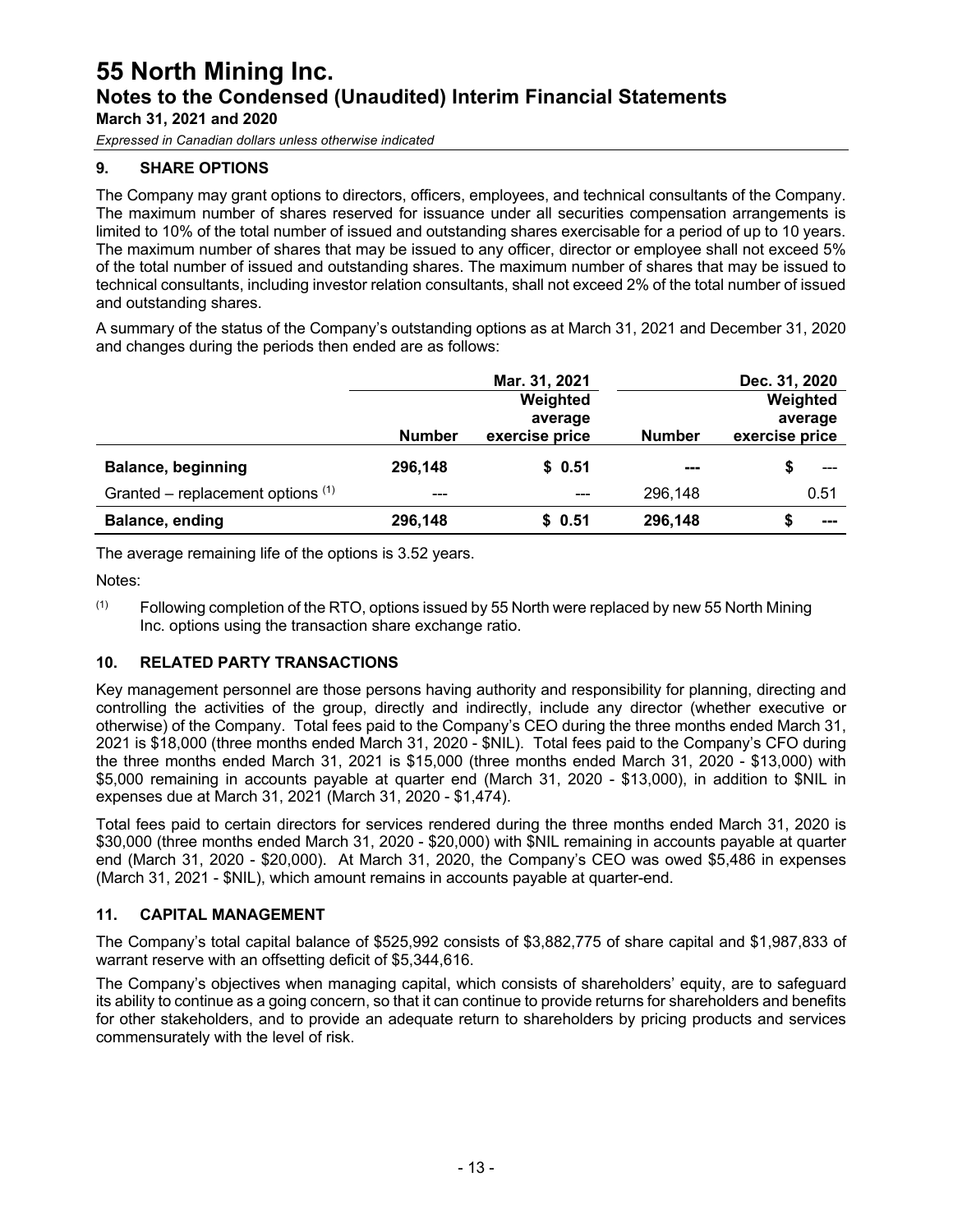## **55 North Mining Inc. Notes to the Condensed (Unaudited) Interim Financial Statements**

**March 31, 2021 and 2020**

*Expressed in Canadian dollars unless otherwise indicated*

#### **11. CAPITAL MANAGEMENT (CONT'D)**

The Company sets the amount of capital in proportion to risk. The Company manages the capital structure and adjusts it in the light of changes in economic conditions and the risk characteristics of the underlying assets. In order to maintain or adjust the capital structure, the Company may adjust the amount of dividends paid to shareholders, return capital to shareholders, issue new shares, or sell assets to reduce debt.

The Company monitors capital from time-to-time using a variety of measures. Monitoring procedures are typically performed as a part of the overall management of the Company's operations. The Company's strategy during the period, which was unchanged from the prior period, was to maintain its ability to secure access to financing at a reasonable cost. The requirements and terms of sources of capital cannot be predicted and change in ways the Company cannot predict.

#### **12. RISK MANAGEMENT AND FAIR VALUES**

Management's risk management policies are typically performed as a part of the overall management of the Company's operations. Management is aware of risks related to these objectives through direct personal involvement with employees and outside parties. In the normal course of its business, the Company is exposed to a number of risks that can affect its operating performance. Management's close involvement in operations helps identify risks and variations from expectations. The Company has not designated transactions as hedging transactions to manage risk. As a part of the overall operation of the Company, management considers the avoidance of undue concentrations of risk. The risks and the actions taken to manage them include the following:

#### **Liquidity risk**

Liquidity risk is the risk that the Company cannot meet its financial obligations associated with financial liabilities in full. The Company's main sources of liquidity are external sources of debt and equity. The funds are primarily used to finance working capital and capital expenditure requirements. The Company's current liabilities exceed its current assets by \$555,992

Accounts payable, accrued liabilities, advance payable due to related parties and promissory note payable are due within one year.

#### **Credit risk**

Credit risk arises from the possibility that debtors may be unable to fulfill their commitments. For a financial asset, this is typically the gross carrying amount, net of any amounts offset and any impairment losses. The Company has credit policies to address credit risk on accounts receivable, which may include the analysis of the financial position of the debtor and review of credit limits. The Company also may review credit history before establishing credit and review credit performance. An allowance for doubtful accounts or other impairment provisions are established based upon factors surrounding credit risk, historical trends and other information.

A financial asset is past due when a debtor has failed to make a payment when contractually due. The Company has no financial assets that are past due and does not have an allowance for doubtful accounts receivable.

#### **Currency risk**

Currency risk is the risk that changes in foreign exchange rates may have an effect on future cash flows associated with financial instruments. Changes in the applicable exchange rate may result in a decrease or increase in foreign exchange income or expense. The Company only enters into transactions in Canadian dollars and is not exposed to currency risk.